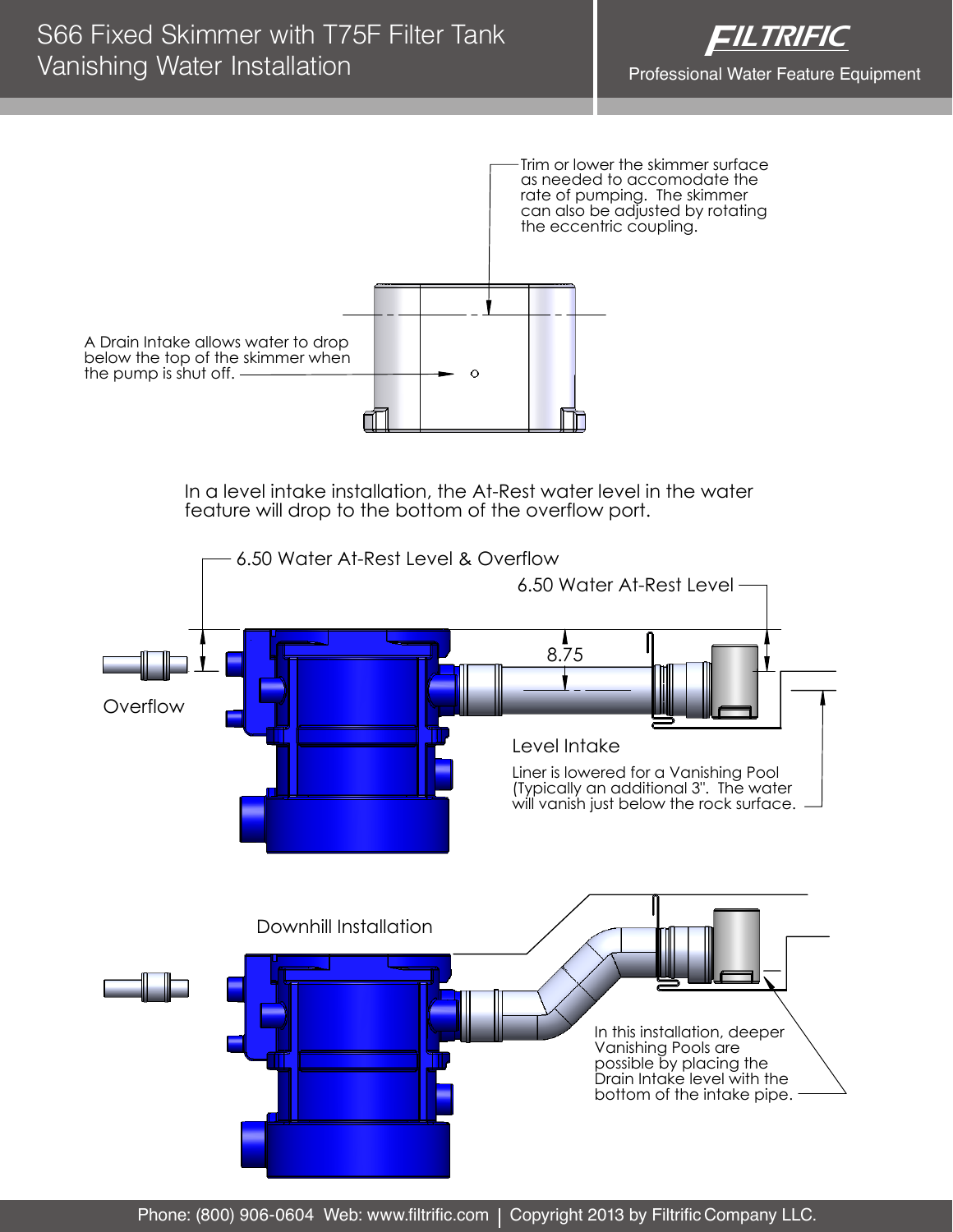## S66 Fixed Skimmer with T75F Filter Tank Pond & Hybri-Pond Installation





**T40SP Additional Containmen**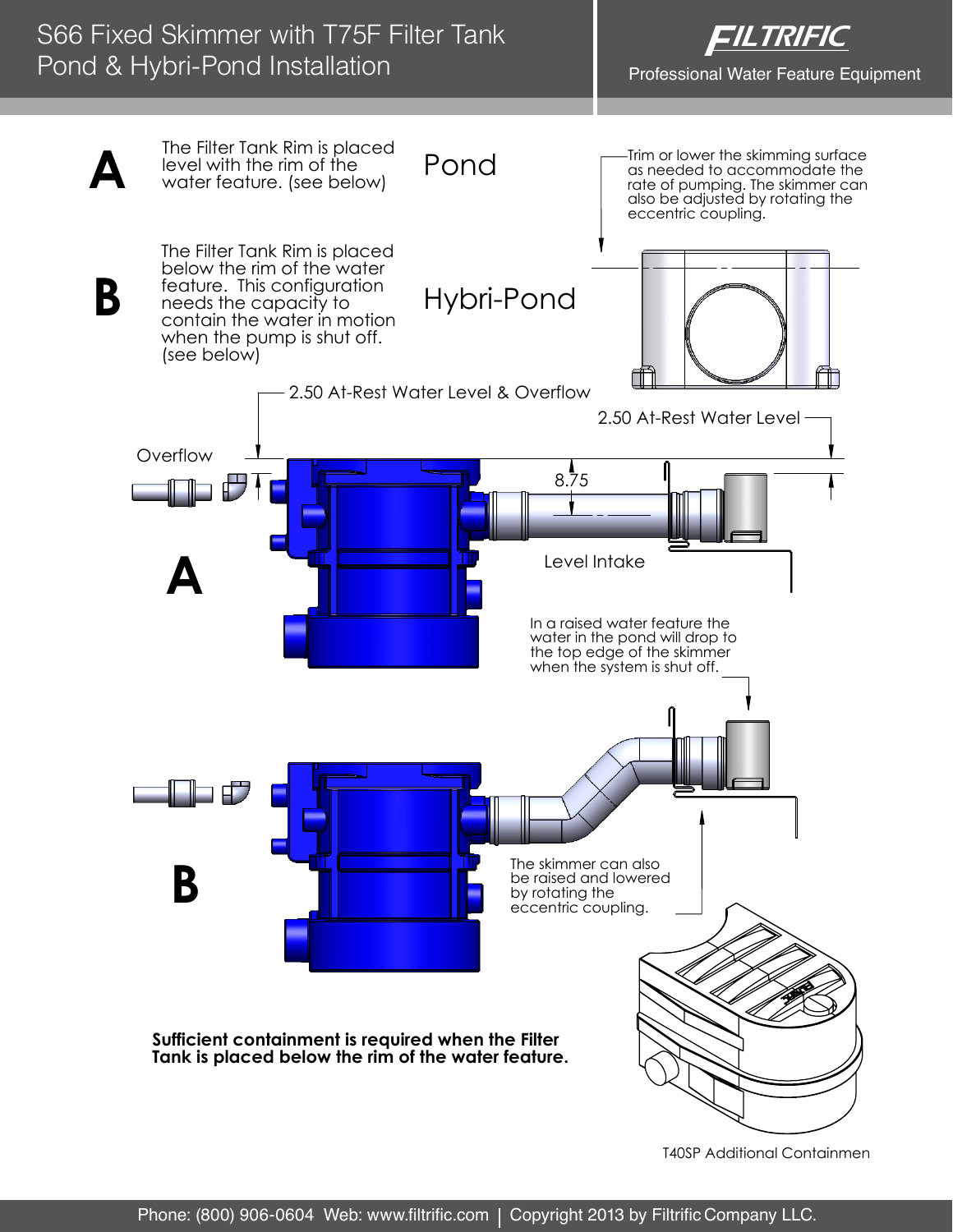

Trim or lower the skimmer surface as needed to accomodate the rate of pumping. The skimmer can also be adjusted by rotating the eccentric coupling.